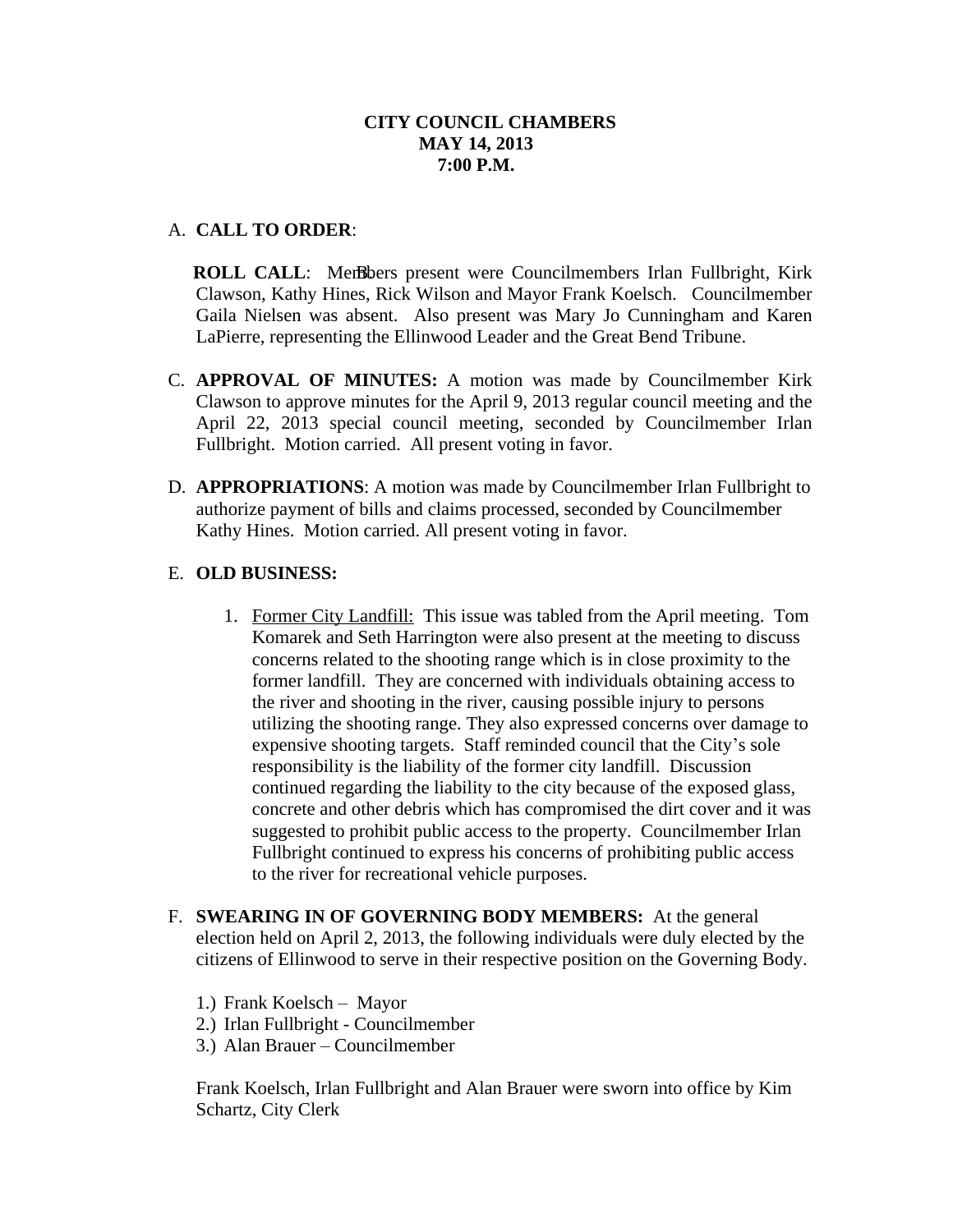G. **VISITORS**: Mary Jo and Ron Cunningham, Karen LaPierre, Chris Komarek, Art Keffer, Kevin Clair, Richard Cassagrande, Tom Komarek, Rob Dove, Ken Lebbin, Dennis and Carol Lebbin, and Seth Harrington.

#### H. **NEW BUSINESS**:

1. Election of Council President: As provided in the Ellinwood City Code, the City Council shall annually elect one of their own body, as "President of the Council." The Council President shall preside at all meetings of the Council in the absence of the Mayor.

A motion was made by Councilmember Rick Wilson nominating Councilmember Irlan Fullbright as Council President, seconded by Councilmember Kathy Hines. Motion carried. All voting in favor.

2. Designation of Official Depository: Each year the Mayor designates, with the consent of council, the institutions that may serve as depositories for City funds. The institutions recommended for this designation are:

Sunflower Bank, N.A. Community Bank of the Midwest Bank of the West

A motion was made by Councilmember Irlan Fullbright accepting the designations as recommended by Mayor Frank Koelsch, seconded by Councilmember Kirk Clawson. Motion carried. All voting in favor.

3. Designation of Official Newspaper: Each year the Mayor shall designate, with the consent of Council, the official newspaper for publication of city notices. The Ellinwood Leader is the only operating newspaper in Ellinwood and is recommended for designation as the official newspaper.

A motion was made by Councilmember Kathy Hines accepting the designation of the Ellinwood Leader as the official newspaper, seconded by Councilmember Irlan Fullbright. Motion carried. All voting in favor.

4. Appointment of Fire Committee: Each year the Mayor appoints two members of the council to represent the City in discussion with the two townships for contractual services to the fire district. This appointment is subject to council approval. Generally, the townships each pay 1/3 of the operating costs plus  $\frac{1}{2}$  of the direct rural equipment costs.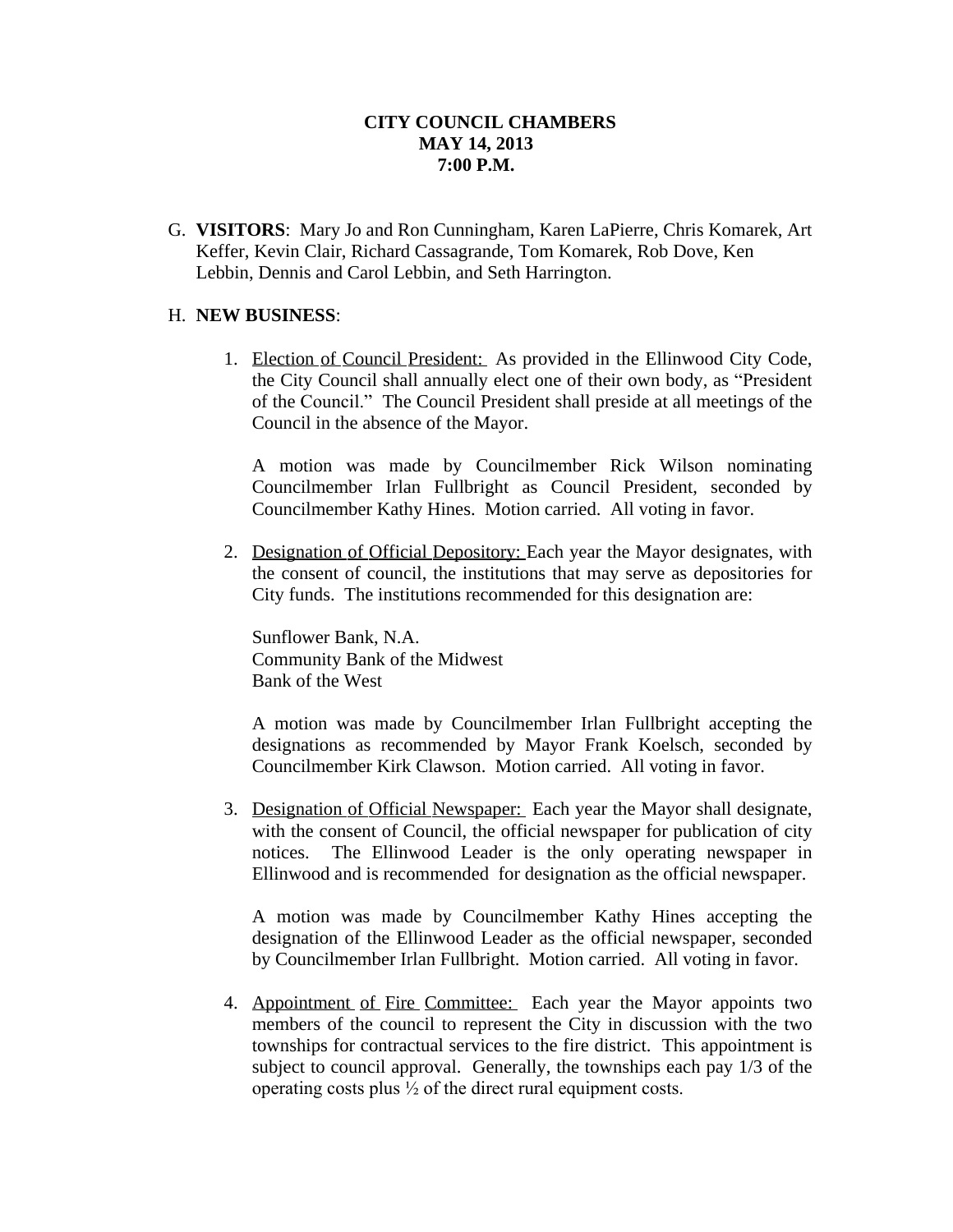The Mayor recommends appointment of Councilmembers Irlan Fullbright and Alan Brauer to the Fire Committee. A motion was made by Councilmember Kathy Hines to accept the appointments as submitted by Mayor Koelsch, seconded by Councilmember Rick Wilson. Motion carried. All voting in favor.

5. Annual Appointment of Department Directors: As provided by City Code, the Mayor, with consent of council, may appoint the city officers/directors.

The following Department Directors are recommended for appointment:

| Kevin Clair             | Street & Parks Superintendent               |
|-------------------------|---------------------------------------------|
| Chris Komarek           | <b>Electric Distribution Superintendent</b> |
| Dave Lloyd              | <b>Electric Production Superintendent</b>   |
| Art Keffer              | Chief of Police                             |
| Kim Schartz             | City Clerk                                  |
| Donna Mason             | <b>City Treasurer</b>                       |
| Robert Peter            | <b>City Attorney</b>                        |
| Jane Isern              | Municipal Judge                             |
| Chris Komarek           | Fire Chief                                  |
| Debbie Glenn            | <b>EMS</b> Director                         |
| Robert Peter            | City Administrator                          |
| <b>Spencer Proffitt</b> | Water/Wastewater Superintendent             |

A motion was made by Councilmember Kirk Clawson to approve annual appointments of Department Directors as presented, seconded by Councilmember Kathy Hines.

- 6. Recreation Commission Appointments: The Recreation Commission Board is comprised of 2 individuals appointed by the City, 2 individuals appointed by the school district, and a fifth person appointed by these four individuals. The City's appointments are for a two and a three year term. Mayor Frank Koelsch recommends Amanda Proffitt be appointed for the two year term and Troy Moore for the three year term. A motion was made by Councilmember Alan Brauer to accept the appointments as submitted by Mayor Koelsch, seconded by Councilmember Kathy Hines. Motion carried. All voting in favor.
- 7. Request for Restroom Facilities at Airport: A request has been received from Ken Lebbin to place a port-a-pot at the airport from late spring to early fall, to accommodate aircraft owners and various visitors from flyins and other events held at the airport.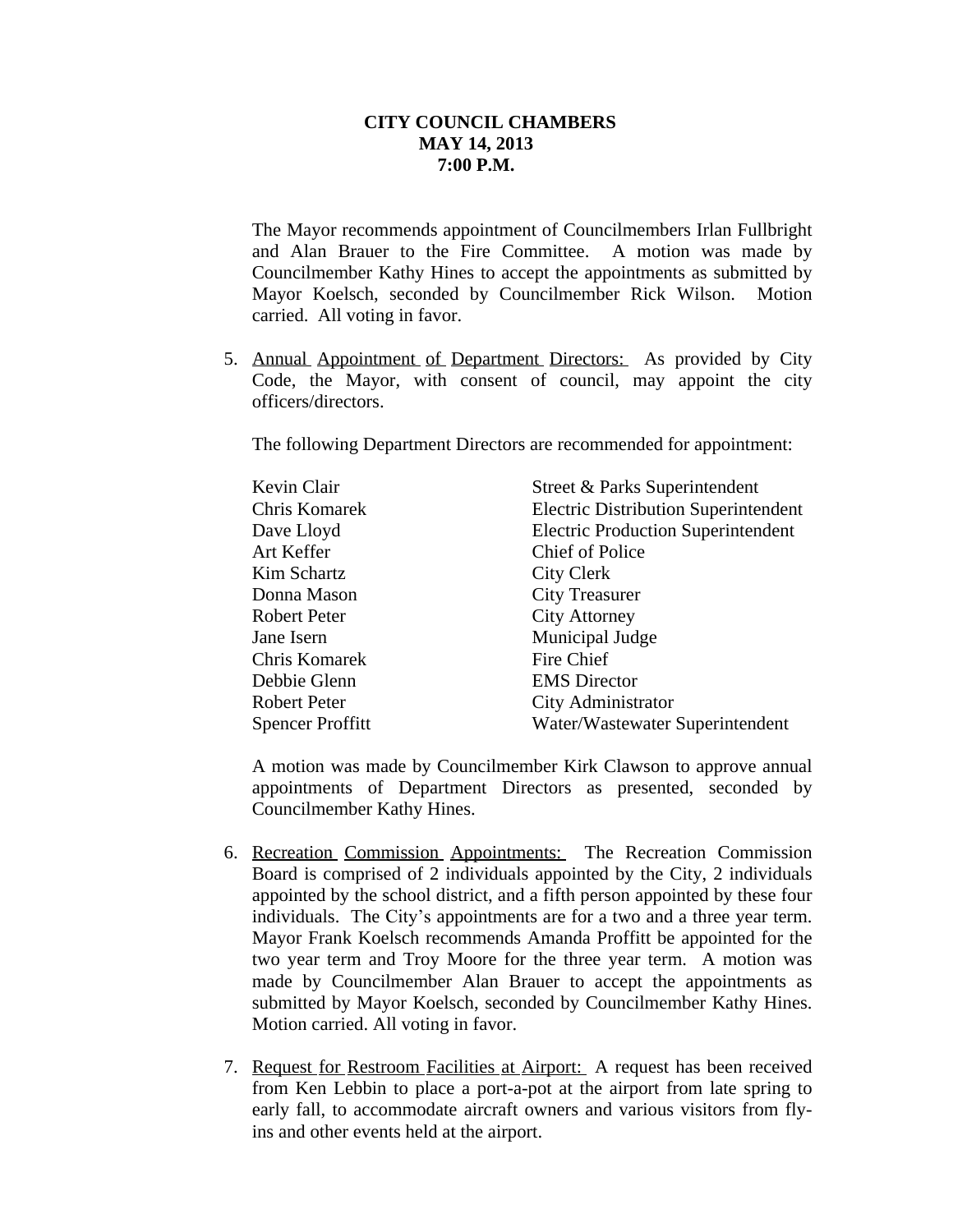A motion was made by Councilmember Rick Wilson to approve placing a port-a-pot at the airport from May through September, seconded by Councilmember Kirk Clawson. Motion carried. All voting in favor.

- 8. Main Street Light Poles: Staff reported the light pole in the 300 block of North Main fell into the street on April 30<sup>th</sup>. City staff will be evaluating the condition of the other poles on Main Street and their bases. Staff explained this could be an opportunity for replacement of the light poles with decorative poles.
- 9. Utility Bed Bid: Presented to council was a proposal for a utility bed for the 2003 GMC pickup used in the street department. Staff explained the need for the bed is so that tools and materials used on a regular basis can be maintained on the pickup in an orderly fashion. The proposal received was from Kansas Truck Equipment Company in the amount of \$5,086.

A motion was made by Councilmember Kirk Clawson to approve the purchase of the utility bed from Kansas Truck Equipment Company in the amount of \$5,086, seconded by Councilmember Irlan Fullbright. Motion carried. All voting in favor.

10. Executive Session: An executive session is requested for discussion of acquisition of property. A motion was made by Councilmember Kathy Hines to adjourn into executive session for thirty (30) minutes for discussion of acquisition of property and that the council meeting will reconvene in the council chambers. Councilmember Kirk Clawson seconded the motion. Motion carried. All voting in favor. The governing body recessed into executive session at 8:40 p.m.

Meeting reconvened into regular session at 9:10 p.m. No action taken.

11. Real Estate Acquisition: Staff explained that Alfred Pohlman has approximately 10.5 to 11.0 acres of property for sale. This property could be utilized for residential development. A motion was made by Councilmember Irlan Fullbright to authorize Robert Peter to offer Alfred Pohlman \$3600 per acre with acreage to be determined by survey and also authorize E.B.H to survey the property and provide a drainage study. Motion seconded by Councilmember Rick Wilson. Motion carried. All voting in favor.